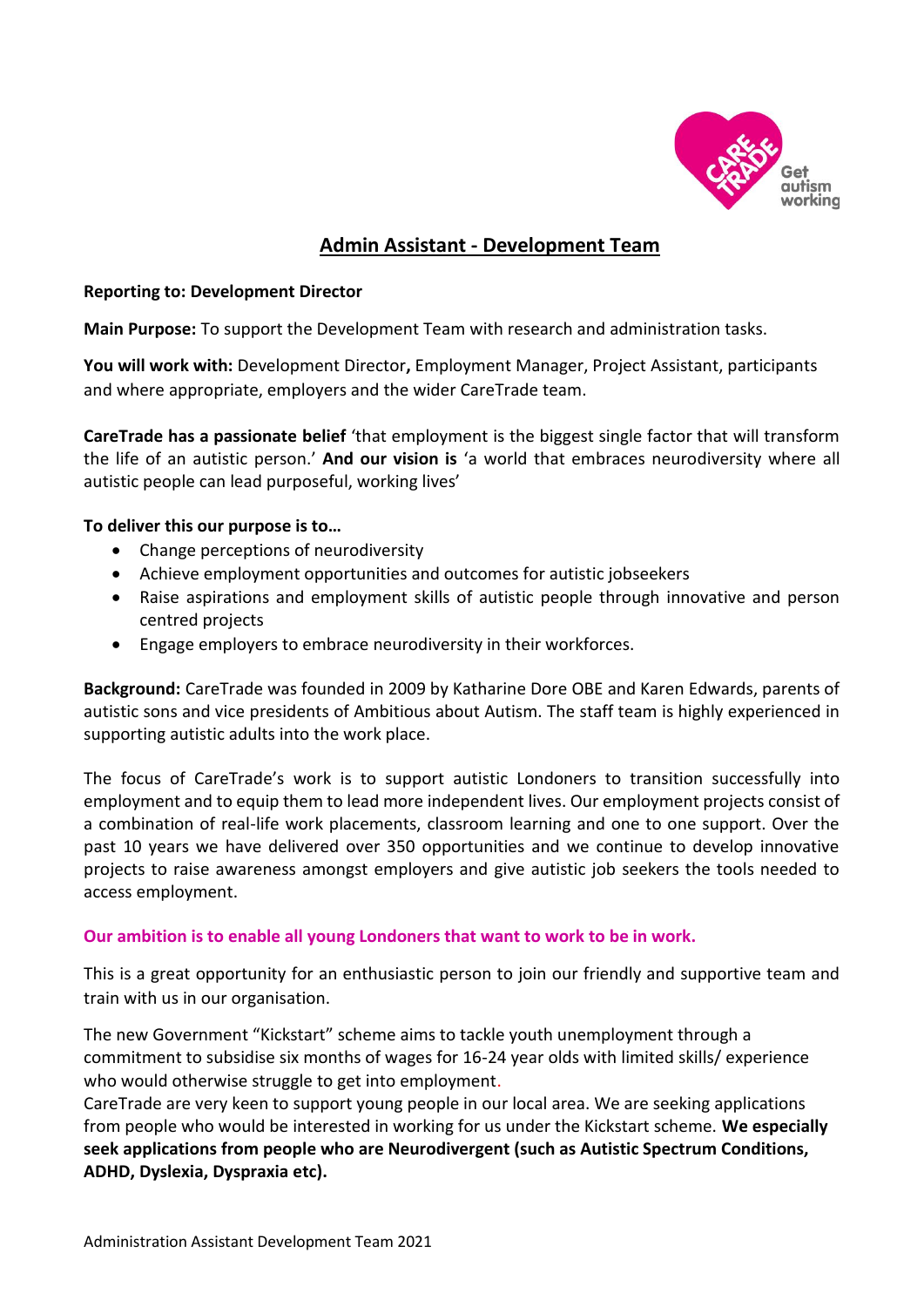**25 hours a week, Kickstart Scheme – some flexibility (Mon to Thurs or Mon to Fri) for a period of 6 months.** 

# **Vacancy description:**

**The Admin Assistant role is within our Development Team, which is a dynamic group at the heart of CareTrade.** The Development Team are responsible for:-

- Widening our employer partnerships
- Delivering autism training to employers
- Raising our profile managing our news and social media
- Providing In Work Support
- Developing and running new projects, particularly for those over the age of 25
- Making grant applications to support the above
- Building our fundraising capacity

# **It will be your job to support the Development Team by;**

- Assisting with all day-to-day tasks such as data entry, putting together training packs, mail outs, arranging meetings and minute taking
- Carrying out any research via the internet to support prospective new employer partners and grant applications
- Entering data onto our database
- Assisting with maintaining profiles and pages (Facebook, Twitter, LinkedIn, YouTube, etc.)
- Information collection and supporting the writing of news stories for CareTrade's website
- Supporting the writing and posting blog posts/tweets/updates, etc.
- Meet and greet visitors

#### **Skills:**

- Time management and organisational abilities
- Strong analytical approach and attention to detail
- A flexible approach to their work
- Knowledge of social media
- Previous experience of working in this field (desirable)

#### **Personal qualities:**

- Positive attitude
- Enthusiasm for CareTrade's work and beliefs
- Reliable
- Committed
- Keen to learn new skills

#### **Desired qualifications:**

GCSE Maths and English Grade A-C/9-4 or equivalent.

#### **General Responsibilities:**

- 1. Observe the strictest confidentiality and security of information
- 2. Safeguard and promote the welfare of clients
- 3. Promote a positive image of autism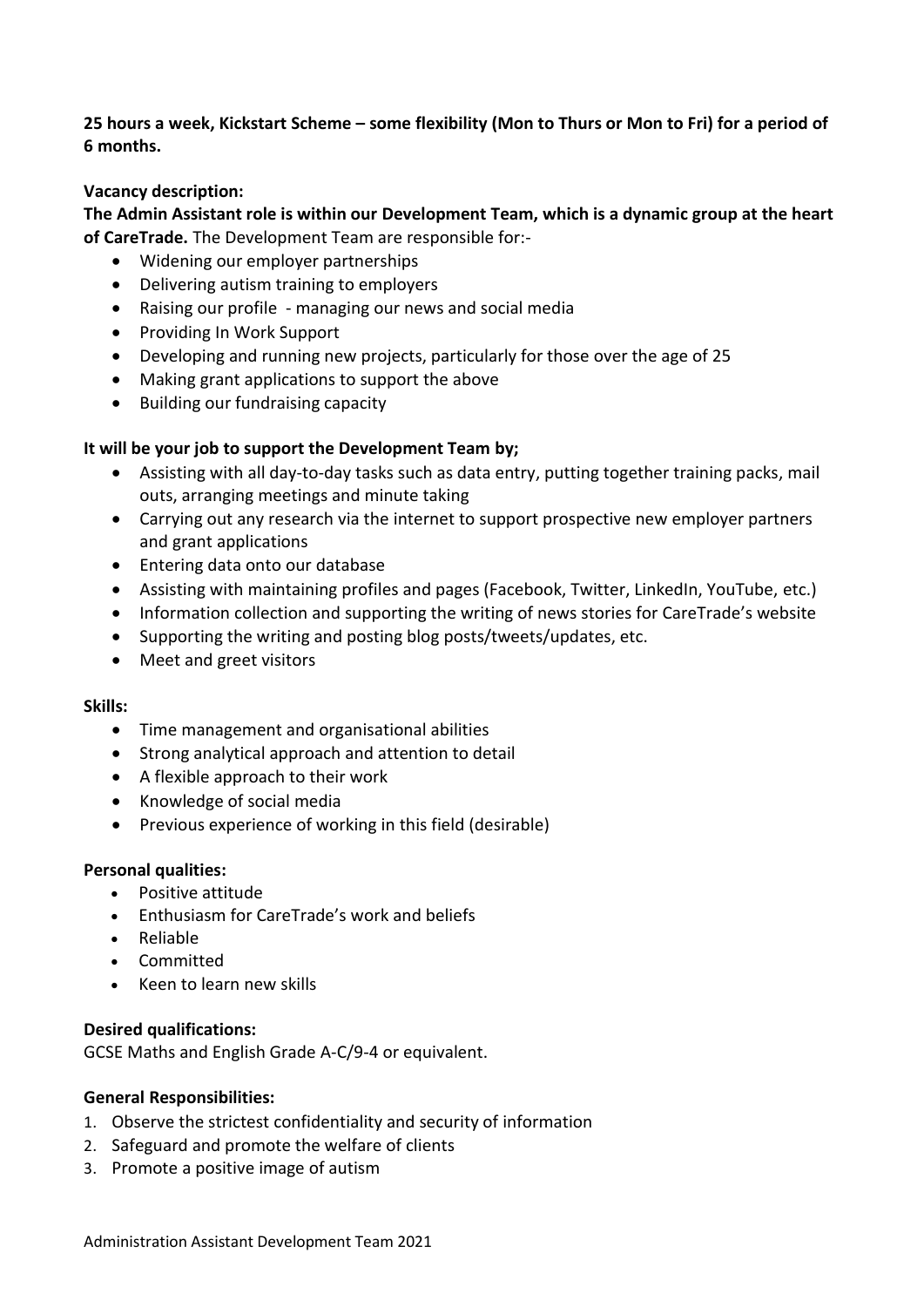- 4. Co-operate with all CareTrade staff in maintaining good relationships with outside agencies and the general public in order to promote the charity and win increased support for its work
- 5. Co-operate with all CareTrade and Project staff in maintaining harmonious inter-personal relationships. Ensure that your conduct within and outside of your work place does not conflict with professional expectations
- 6. Attend staff meetings and participate in staff development as required
- 7. Be aware of and observe Fire and Health and Safety Regulations at the workplace
- 8. Ensure the respect, dignity and rights to privacy of both students and staff as far as possible
- 9. Carry out any duties as are within the scope, spirit and purpose of the job and the title of the post, as required by your Line Manager or his/her next higher level of authority.

*The job description reflects the present requirements of the post .You will be expected to carry out other activities that are within the scope of the role. As duties and responsibilities change and develop the job description will be reviewed and be subject to amendment in consultation with the post holder.*

# **Working conditions of this post are indicated below:-**

**Place of work:** You will be both home-based and based in the CareTrade Office in St George's Circus, SE1 6FE (near Elephant and Castle). Occasional travel to other locations.

**Travel:** Possible occasional travel to other locations within London

**Hours: It is a part time post**. 25hrs a week. This can be worked 5 hrs a day Monday to Friday (ie 9am-3pm allowing an hour for lunch) or 6 ¼ hrs a day Monday to Thursday (ie 9am-4pm allowing 45 minutes for lunch). Candidates must be willing to be a little flexible to facilitate meetings and occasional presentations into the early evening? Time may be taken in lieu for unsocial hours worked.

**Remuneration: This role is part time (25hrs a week) and this equates to £14,270 - £ 15,340 per annum. (**£ 21,400 – £ 23,000 pro rata based on a 37.5hr working week) including ILW dependent upon experience) CareTrade is a Living Wage Employer. Pension cover will be deducted as per government auto enrolment

**Annual Leave: 25 days per annum pro rata plus Bank Holidays.** All holiday must be taken in consultation with CareTrade's Development Director.

# **Working Environment:** Office, classrooms and home based

**Pressures Inherent in Job:** Matching participants to suitable work placements. Working with autistic people, who may display complex behaviours including communication and social difficulties and who may be experiencing mental health difficulties. Working with employers and mentors who may need educating regarding the benefits of employing or hosting people on the autistic spectrum.